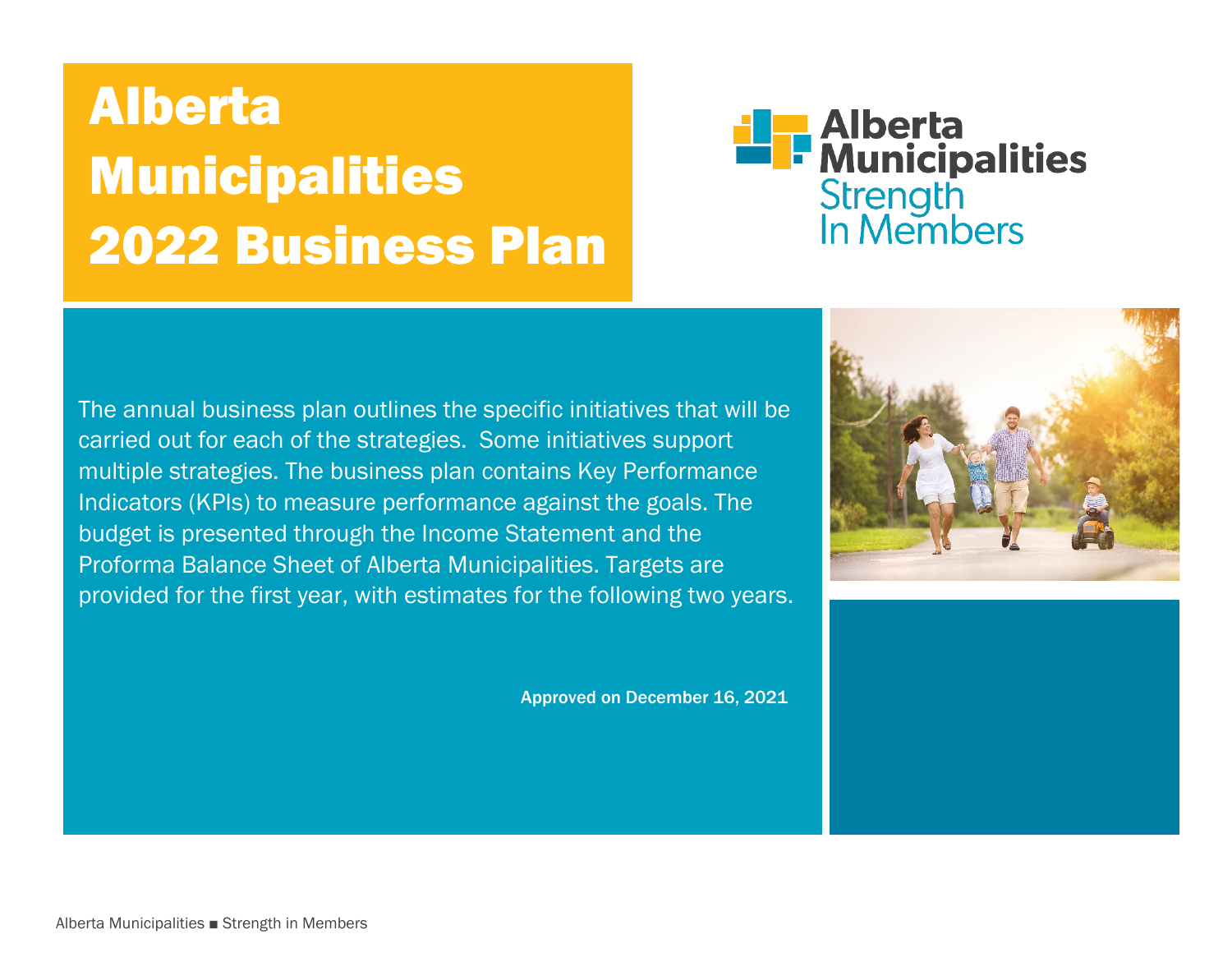### Critical Success Factor: Member

## Outcome: Recognized as the leader in municipal solutions through partnerships and innovation

### Strategies:

1.1 Engage with members to prioritize and build common solutions that strengthen municipalities

1.2 Advance member needs through informing and advocating to governments and external stakeholders to enhance understanding and build support for municipal solutions

1.3 Support members through education, communication and resources to address municipal challenges and opportunities

1.4 Increase member understanding and awareness of the benefits of membership and the linkages between business and advocacy services

**Initiatives:**<br>Fostering a Culture of Respect

#### *Strategies 1.1, 1.2, 1.3*

Assist municipalities in addressing harassment of elected officials and administration and in building a positive culture of respect which enables productive engagement among citizens, councils, and administration.

### Welcoming and Inclusive Communities (WIC)

#### *Strategies 1.3, 3.2*

Provide support to municipalities as they support the increasing diversity of Albertans and the settlement and integration of refugees. Implementing Alberta Municipalities' Measuring Municipal Inclusion Grant.

### Policing and Justice

### *Strategies 1.2*

Advocating for improvements to and appropriate resourcing of the justice and policing systems, including responding to Police Act amendments; responding to the potential establishment of provincial police service; and advocating for all Albertans to have equitable and timely access to justice-related programs and services.

### Local Government Fiscal Framework

*Strategies 1.1, 1.2, 1.3, 3.1, 3.2*

Analysis and advocacy related to the implementation of the Local Government Fiscal Framework (LGFF) including the amount of funding available and allocation.

### Red Tape Reduction

*Strategies 1.1, 1.2, 1.3, 1.4*

Advocate our red tape recommendations to the provincial government and investigate alternative service delivery options with the Government of Alberta.

### Property Assessment and Taxation

#### *Strategies 1.1, 1.2, 1.3, 1.4*

Analysis, advocacy, and support for ongoing work related to assessment and taxation practices and policies, such as changes proposed by the province to assessment models (including the model for oil wells and pipelines).

### MGA Review

#### *Strategies 1.1, 1.2, 1.3*

Analysis and advocacy related to further amendments to the Municipal Government Act as part of the Red Tape Reduction Initiative along with change management.

### Future of Municipal Government

*Strategies 1.1, 1.2, 1.3, 1.4* Explore and assess governance options that will enable municipalities to build thriving communities in the future.

### Modernize Alberta's Recycling Regulatory **Framework**

#### *Strategies 1.1, 1.2, 1.3*

Continue to advocate for Extended Producer Responsibility (EPR) programs in Alberta; Support municipalities transitioning to EPR programs. Monitor the federal policy on single-use plastics ban.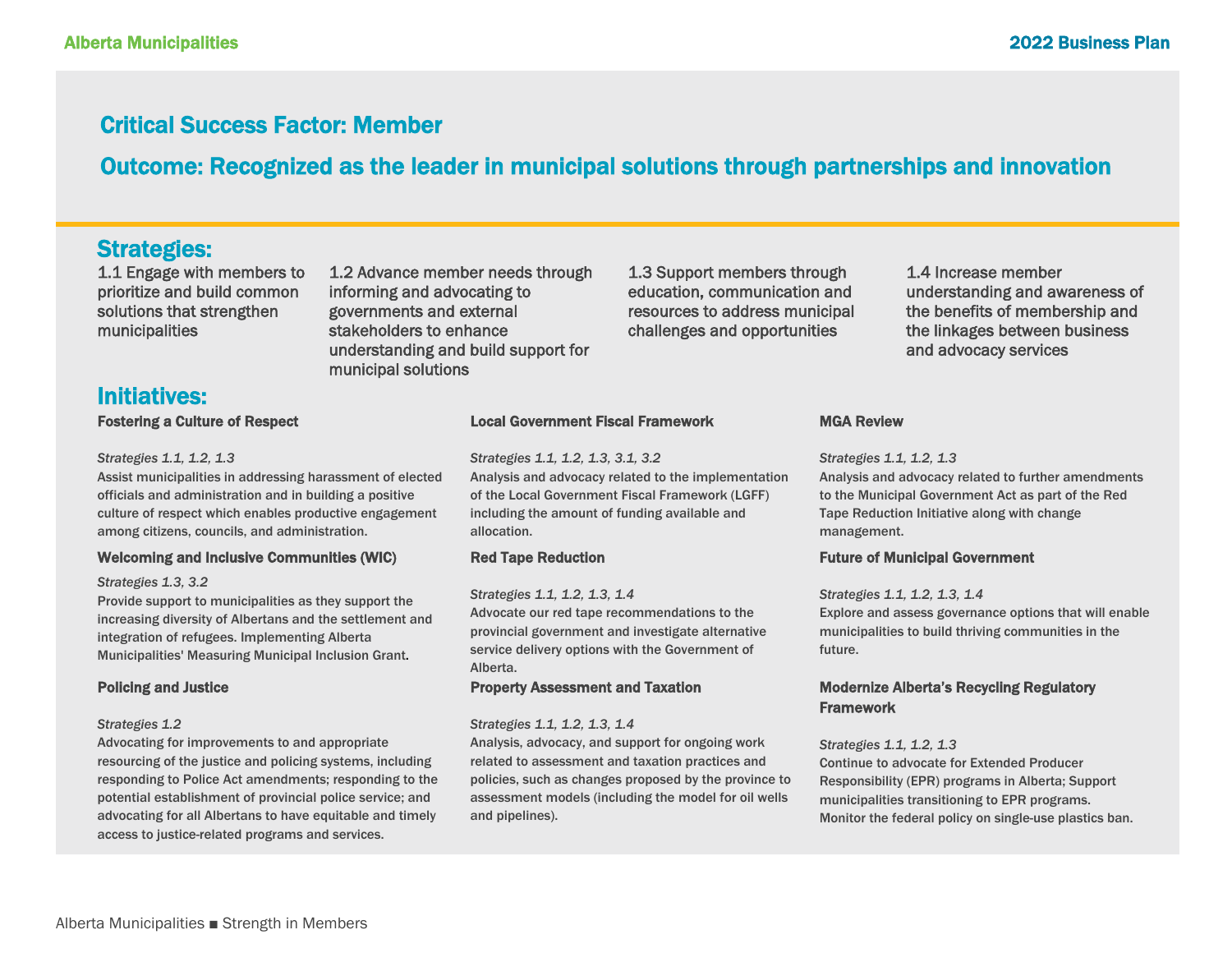### Critical Success Factor: Member (continued)

Outcome: Recognized as the leader in municipal solutions through partnerships and innovation

### Strategies:

1.1 Engage with members to prioritize and build common solutions that strengthen municipalities

1.2 Advance member needs through informing and advocating to governments and external stakeholders to enhance understanding and build support for municipal solutions

1.3 Support members through education, communication and resources to address municipal challenges and opportunities

1.4 Increase member understanding and awareness of the benefits of membership and the linkages between business and advocacy services

### Initiatives:

### Asset Management

#### *Strategies 1.1, 3.3*

The Municipal Asset Management Program (MAMP) has launched a call for applications for partner grants. Grants will provide asset management training, knowledge, and education for elected officials and municipal staff. Alberta Municipalities, RMA, and IAMA (Infrastructure Asset Management Alberta) are applying for the fourth (and last round) of MAMP funding.

#### Broadband

#### *Strategies 1.1, 1.2, 1.3, 3.1, 3.2*

Analysis and advocacy related to increasing access to highspeed internet especially for small communities. Small Communities Committee is the lead on this with input from the Infrastructure and Energy Committee.

### Municipal Financial Health Working Group

*Strategies 1.1, 1.2, 1.3, 3.1, 3.2*

Ongoing analysis and advocacy related to federal and provincial climate change plans as well as delivery and expansion of MCCAC programs. Alberta Municipalities' advocacy work will also include policies on community generation, energy efficiency, and emission reduction.

### Municipal-Indigenous Relations

*Strategies 1.2, 3.2* Oversee continuing implementation of the Organizational Readiness Framework to Build Respectful Relations with Indigenous Communities.

### Improvements to the Municipal Measurement Index (MMI)

*Strategies 1.1, 1.2, 1.3, 3.1, 3.2*

Develop recommendations on how services levels can be incorporated into Municipal Measurement Index to improve fairness when comparing municipalities.